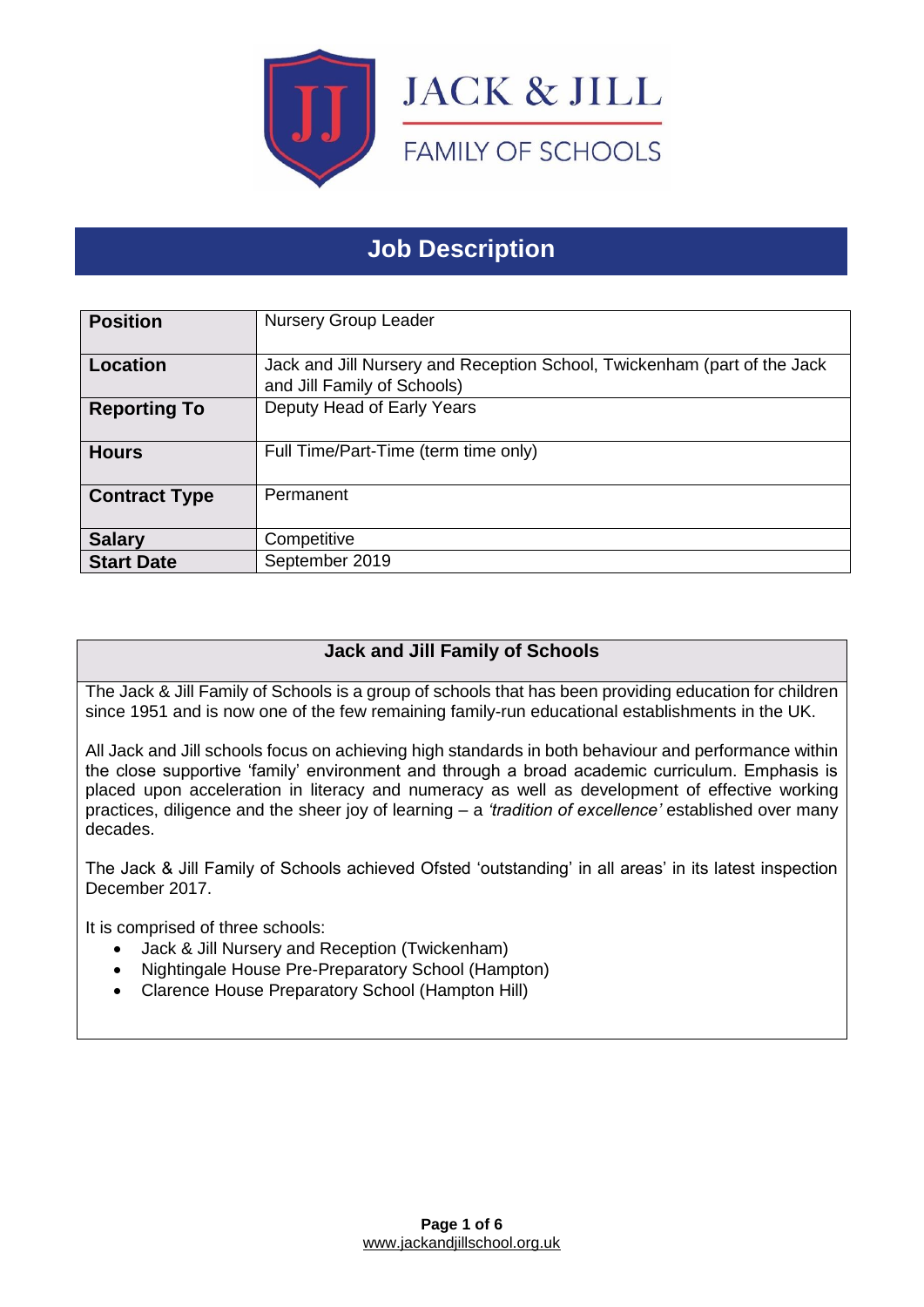# **Safeguarding**

The Jack & Jill Family of Schools is committed to safeguarding and promoting the welfare of all stakeholders. To meet this responsibility, we follow a rigorous selection process. All successful candidates will be subject to an enhanced Disclosure and Barring Service check.

#### **Structure Chart**

**Principal** ! Deputy Head of Early Years ! Nursery Group Leader

#### **Purpose of Role**

The post holder will plan, teach, assess and evaluate quality nursery learning experiences and manage behaviour in accordance with agreed School procedures

To work alongside the other Early Years professionals and provide an inspirational, fun and broad nursery curriculum that reflects the School's ethos and promotes a life-long love of learning, whilst also promoting equality of opportunity for all pupils so that their potential is encouraged and developed.

The Nursery Group Leader play a full part in the life of the School, participating in any meetings reasonably arranged for any relevant purpose, and attending and participating in all school events.

The post holder will undertake supervisory duties as reasonably required, including registration of pupils, supervision of pupils and provision of relief cover for absent colleagues.

# *Job Content*

*This job description may be amended at any time following discussion between the line manager and the member of staff to meet the requirements of the Family of Schools*

### **1. Planning, Teaching and Class Management**

Model best practice and provide effective high-quality learning experiences which enables all pupils to achieve their maximum potential.

Lead the planning of activities to achieve progression through:

- Identifying clear learning objectives and how they will be taught and assessed
- Providing clear structure for activities and lessons maintaining pace, motivation and challenge
- Setting tasks which challenge pupils and ensure high levels of interest
- Allowing for creativity and fun and best use of available time
- Selecting appropriate learning resources and strategies, using a variety of learning strategies which involve planned adult intervention, first-hand experience, music and play
- Encouraging pupils to listen attentively, think and talk about their learning, develop selfcontrol and independence, concentration and perseverance

Manage pupil behaviour in accordance with agreed school procedures.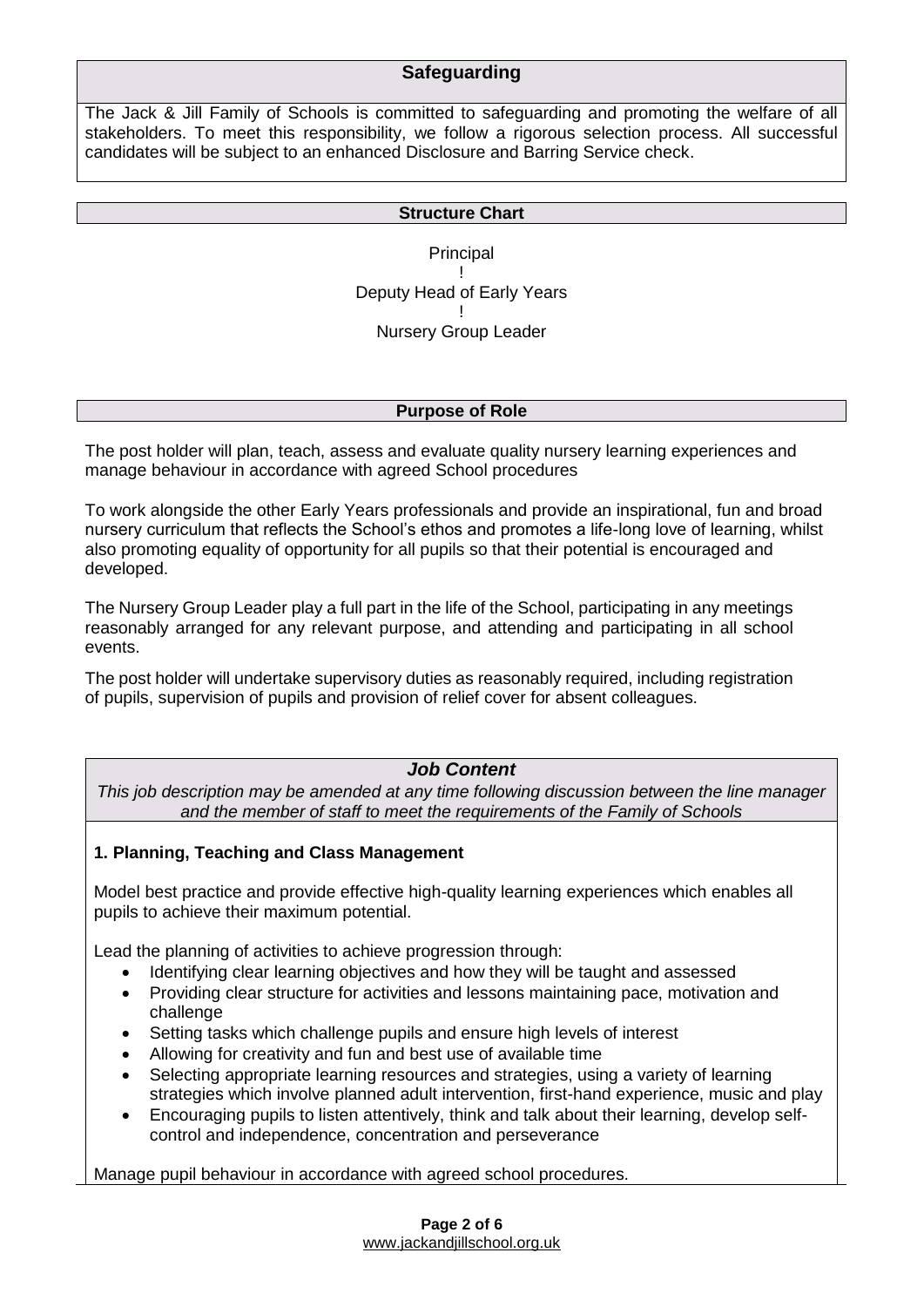Keep up-to-date with national developments in teaching practice and methodology in an Early Years setting with a commitment to continuous personal development.

## **2. Monitoring, Assessment, Recording and Reporting**

Ensure effective assessment, recording and reporting on progress.

Evaluate how well learning objectives have been achieved and own teaching critically to improve effectiveness.

Assess and record pupils' progress systematically and keep records to check work is understood and completed, monitor strengths and weaknesses to inform planning and recognise level at which the pupils are achieving. Maintain wow books and oversee quality across the group.

Identify pupils requiring special attention and follow School processes to provide appropriately for children with additional needs.

Preparation and presentation of informative reports to parents.

Attend parents' evenings as required and liaise with and meet pupils' parents at other times as necessary to resolve difficulties and promote the pupils' educational and pastoral needs.

### **3. Curriculum Development**

Working with the other Early Years professionals, provide a broad and balanced curriculum, including innovative approaches to enrich the learning experiences of all pupils. Develop plans, targets and success criteria.

Develop opportunities to further progress areas of learning identified in national

and local policies and particularly in literacy and numeracy.

Contribute to ideas for the curriculum for the whole Family of Schools.

### **4. Quality Assurance**

Ensure the effective operation of quality control systems. Manage the space and equipment efficiently, according to agreed procedures. Contribute to the maintenance of a safe, clean, and secure environment for pupils. Monitor and evaluate the curriculum including against agreed quality standards, ensuring adherence and promptly implementing improvements where required.

Participate in any meetings reasonably arranged for any relevant purpose and attend and participate in all school events, as required.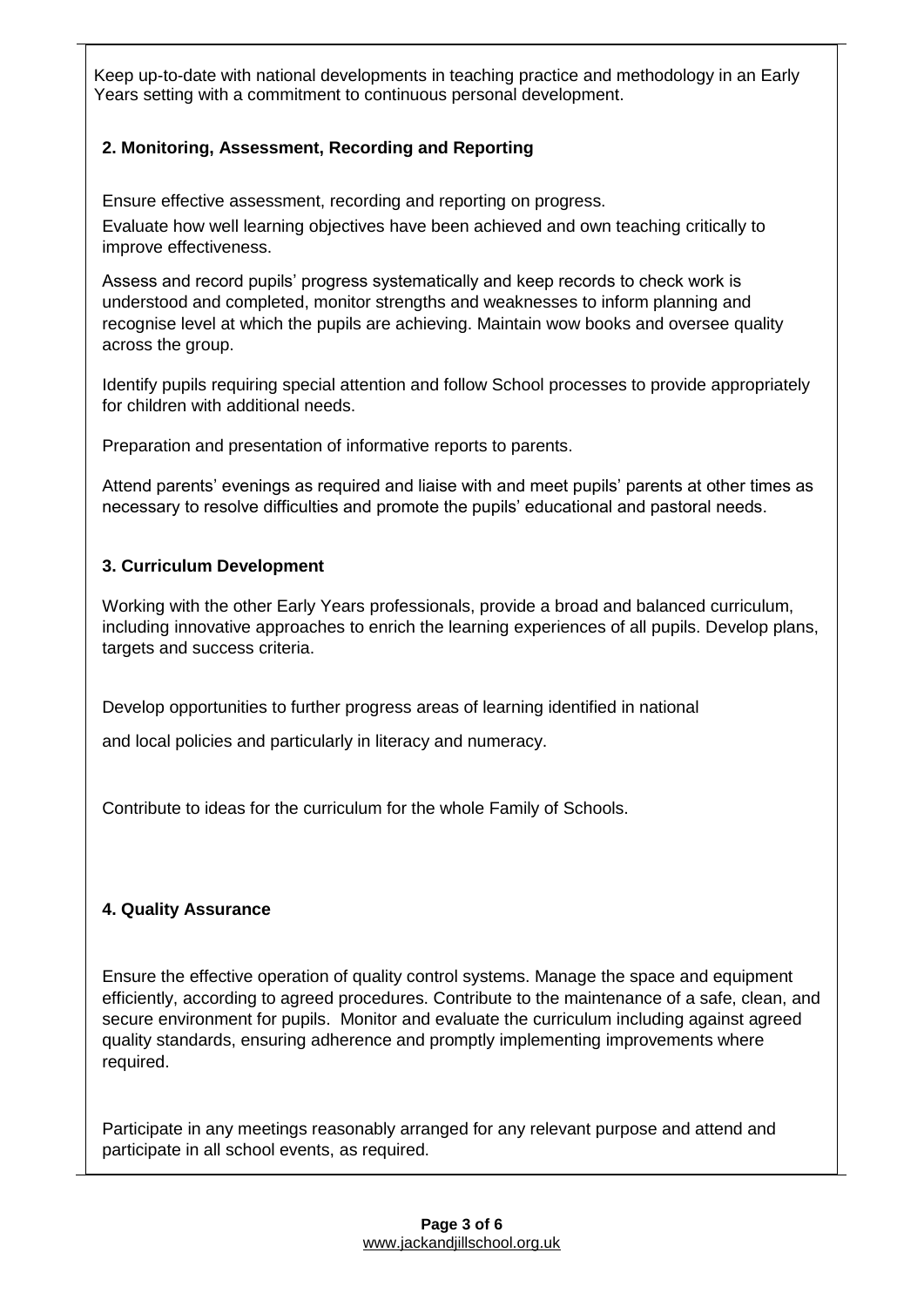## **5. Safeguarding**

The job holder has due regard for safeguarding and promoting the welfare of the children and will be required to follow the child protection procedures outlined in the school's safeguarding policy.

### **6. Other duties**

Provide cover for other classes, as required.

Undertake home visits and other initiatives to promote effective and smooth transitions both to and from nursery classes and from other settings.

Other duties at an appropriate level may be required. Whilst every effort has been made to explain the main duties and responsibilities of the role, there may be other duties to ensure the success of the school.

#### **What we can offer**

The role gives you the opportunity to maintain and grow your passion for working in an Early Years setting in a high-achieving Family of Schools.

The opportunity to work in Twickenham and be part of a Family of Schools that supports children up to the end of KS2.

# **Person Specification**

The criteria below will be assessed by the application form (A), lesson (L), interview (I). The tasks will include an observation of a nursery activity/lesson.

| <b>Attributes</b> |                                                                                                                  | <b>Assessment</b><br><b>Criteria</b> |
|-------------------|------------------------------------------------------------------------------------------------------------------|--------------------------------------|
| Qualifications    |                                                                                                                  |                                      |
|                   | Minimum NVQ Level 3 or equivalent                                                                                | A                                    |
|                   | Valid First Aid Certificate preferred                                                                            | A                                    |
|                   | Evidence of up-to-date CPD                                                                                       | A                                    |
| Experience        | At least 3 years relevant experience in a school<br>environment with Early Years Foundation Stage year<br>groups | A                                    |
|                   | Experience of planning, leading activities and class<br>management                                               | A                                    |
|                   |                                                                                                                  |                                      |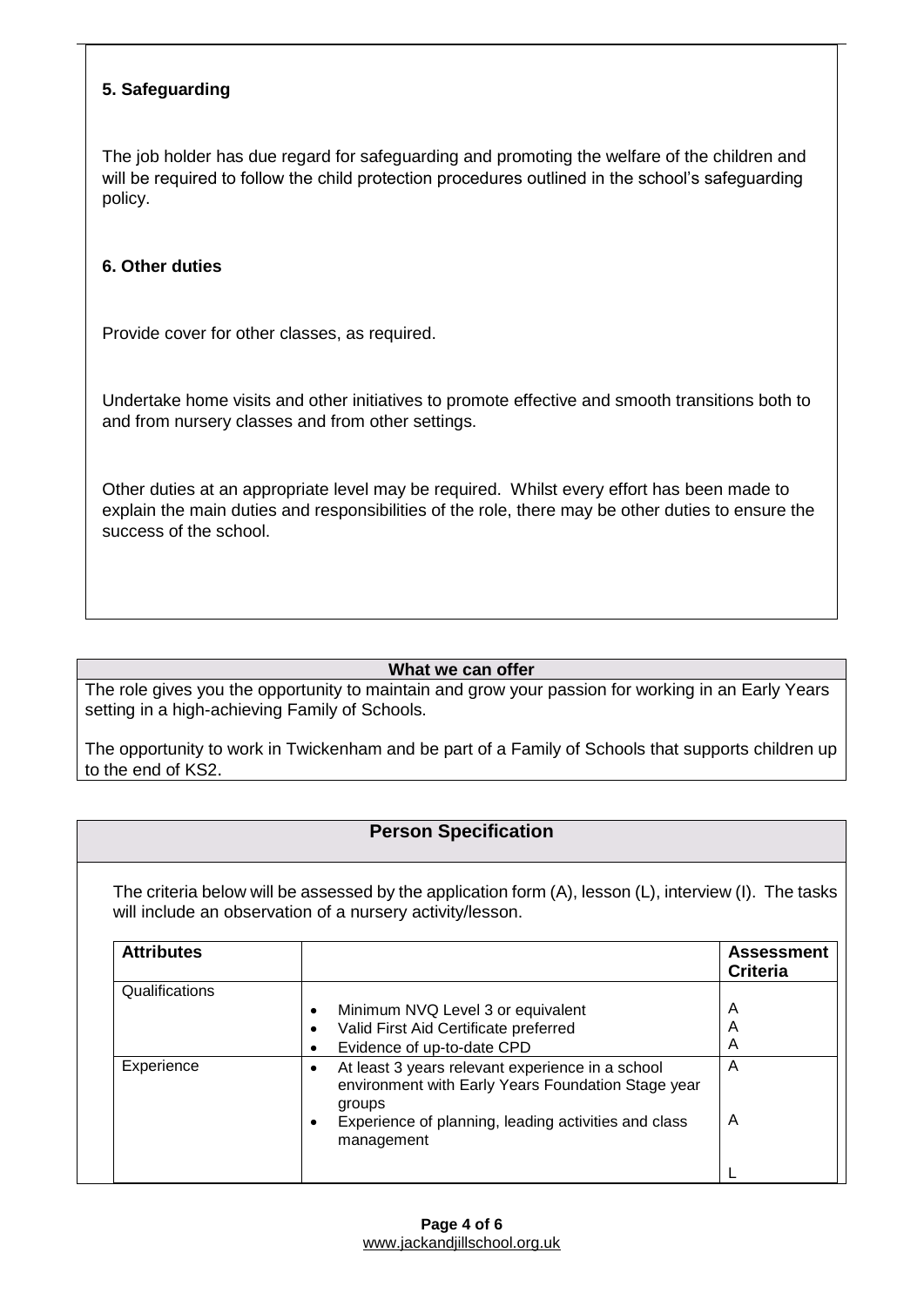|                                   | Excellent behaviour management using appropriate<br>$\bullet$<br>strategies                                                                                              | I    |
|-----------------------------------|--------------------------------------------------------------------------------------------------------------------------------------------------------------------------|------|
|                                   | Experience of raising standards of achievement for<br>$\bullet$<br>pupils                                                                                                |      |
| Knowledge                         |                                                                                                                                                                          |      |
|                                   | Up-to-date knowledge of Early Years curriculum<br>$\bullet$<br>development                                                                                               | ı    |
|                                   | Knowledge of monitoring, assessment, recording and<br>$\bullet$<br>reporting on Early Years Foundation Stage pupils                                                      | I    |
|                                   | Good knowledge and understanding of the principles<br>$\bullet$<br>that underpin inclusion and equal opportunities and a<br>commitment to implementing these in practice | A, I |
|                                   | Commitment to own continuous CPD<br>٠                                                                                                                                    | A, I |
| Vision                            | Supports our belief that a school curriculum requires<br>$\bullet$<br>focus, coherence and rigour                                                                        | Т    |
| <b>Other Skills and Abilities</b> | Ability to stimulate and motivate young children to<br>$\bullet$<br>perform to the best of their abilities                                                               | L    |
|                                   | Ability to monitor and decide upon next steps in<br>$\bullet$<br>learning and development                                                                                |      |
|                                   | Ability to work in partnership with parents and the<br>$\bullet$<br>wider community.                                                                                     | ı    |
|                                   | Excellent oral and written communication skills and<br>$\bullet$<br>good listening skills                                                                                | I, L |
|                                   | Excellent organisational skills, setting targets and<br>managing own work with minimum supervision                                                                       | ı    |
|                                   | Approachable and promotes positive working<br>relationships                                                                                                              | L    |
|                                   | Ability to relate well to children and share their<br>$\bullet$<br>interests and enthusiasm                                                                              | L    |
|                                   | Ability to effectively manage pupil discipline and have<br>$\bullet$<br>a commitment to high quality pastoral care                                                       | A, I |
|                                   | Ability to evaluate own teaching critically and improve<br>$\bullet$<br>effectiveness                                                                                    | I    |
|                                   | Proficient IT skills<br>$\bullet$                                                                                                                                        | A    |
| Behaviour                         | Demonstrates high standards of personal integrity,<br>$\bullet$<br>loyalty, discretion and professionalism                                                               | T    |
|                                   | A calm and authoritative manner with a visible<br>$\bullet$<br>presence around the school                                                                                | I    |
| Safeguarding                      | Commitment to safeguarding and welfare of all<br>stakeholders                                                                                                            | I    |